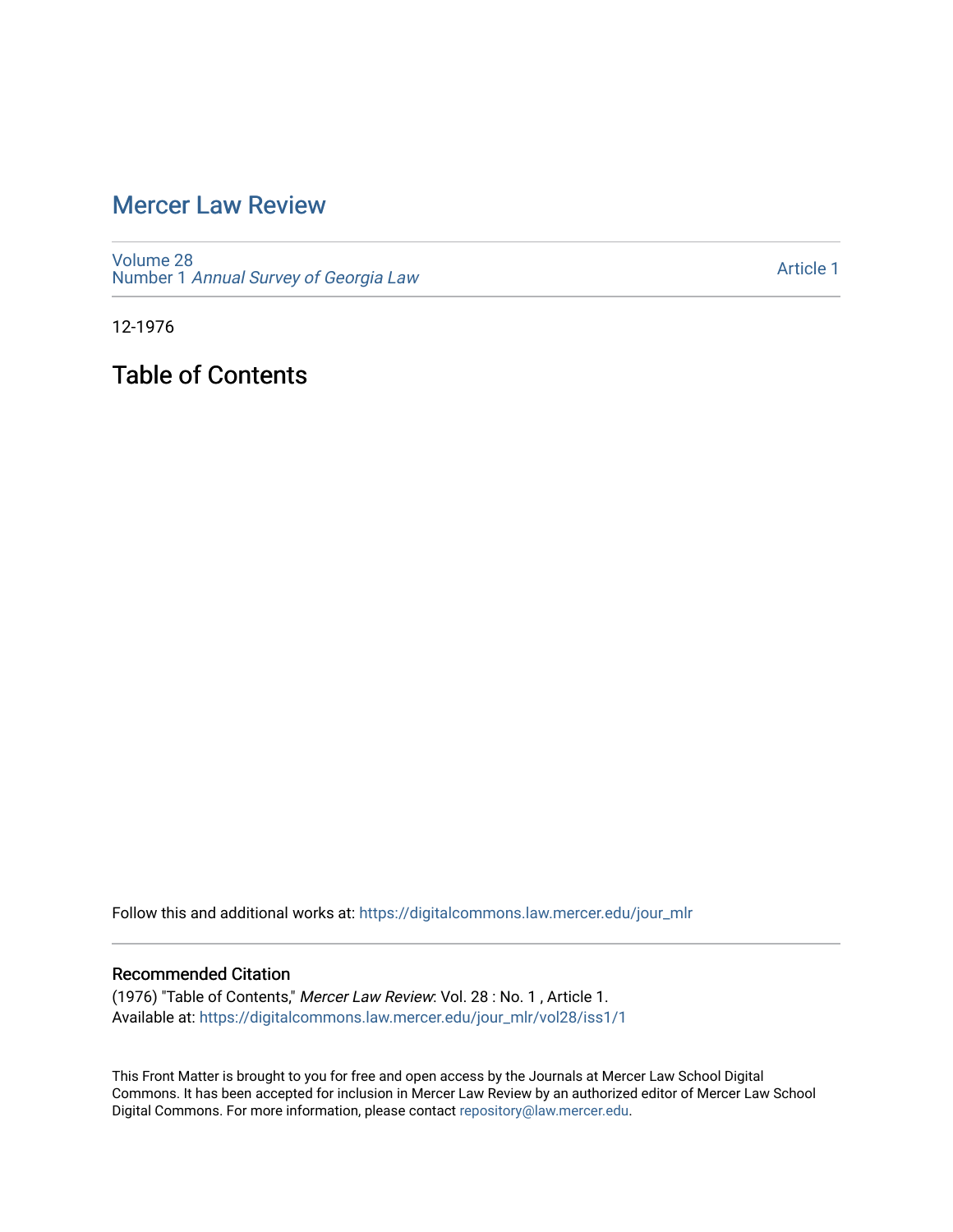## **TABLE OF CONTENTS**

# ANNUAL SURVEY OF GEORGIA LAW

June 1, 1975-May 31, 1976

### SURVEY ARTICLES

| Appellate Practice and Procedure  Tommy Day Wilcox                              | $\mathbf{1}$ |
|---------------------------------------------------------------------------------|--------------|
|                                                                                 | 9            |
|                                                                                 | 21           |
|                                                                                 | 35           |
|                                                                                 | 57           |
|                                                                                 |              |
| Walker P. Johnson, Jr.                                                          | 77           |
| Domestic Relations  Barry B. McGough                                            |              |
| Lucy S. McGough                                                                 | -97          |
| <b>Environment, Natural Resources and</b>                                       |              |
|                                                                                 |              |
|                                                                                 |              |
| Insurance Maximilian A. Pock 139                                                |              |
|                                                                                 |              |
| Barry B. McGough 153                                                            |              |
| Local Government Law  R. Perry Sentell, Jr. 169                                 |              |
| Real Property Manual Account of the George A. Pindar 207                        |              |
|                                                                                 |              |
| Gary B. Andrews 235                                                             |              |
|                                                                                 |              |
|                                                                                 |              |
| C. Ronald Ellington 257                                                         |              |
| Wills, Trusts and Administration of Estates  James C. Rehberg 295               |              |
| Workmen's Compensation <i>manufacture content</i> of <i>George N. Skene</i> 309 |              |

### SPECIAL CONTRIBUTION

|         |  | The Omnibus Hearing: Benefit or Burden for State |                   |
|---------|--|--------------------------------------------------|-------------------|
| Courts? |  |                                                  | Joel J. Fryer 329 |

#### **COMMENTS**

| New Act Is a Step Toward Landlord-Tenant Equality in |  |
|------------------------------------------------------|--|
|                                                      |  |